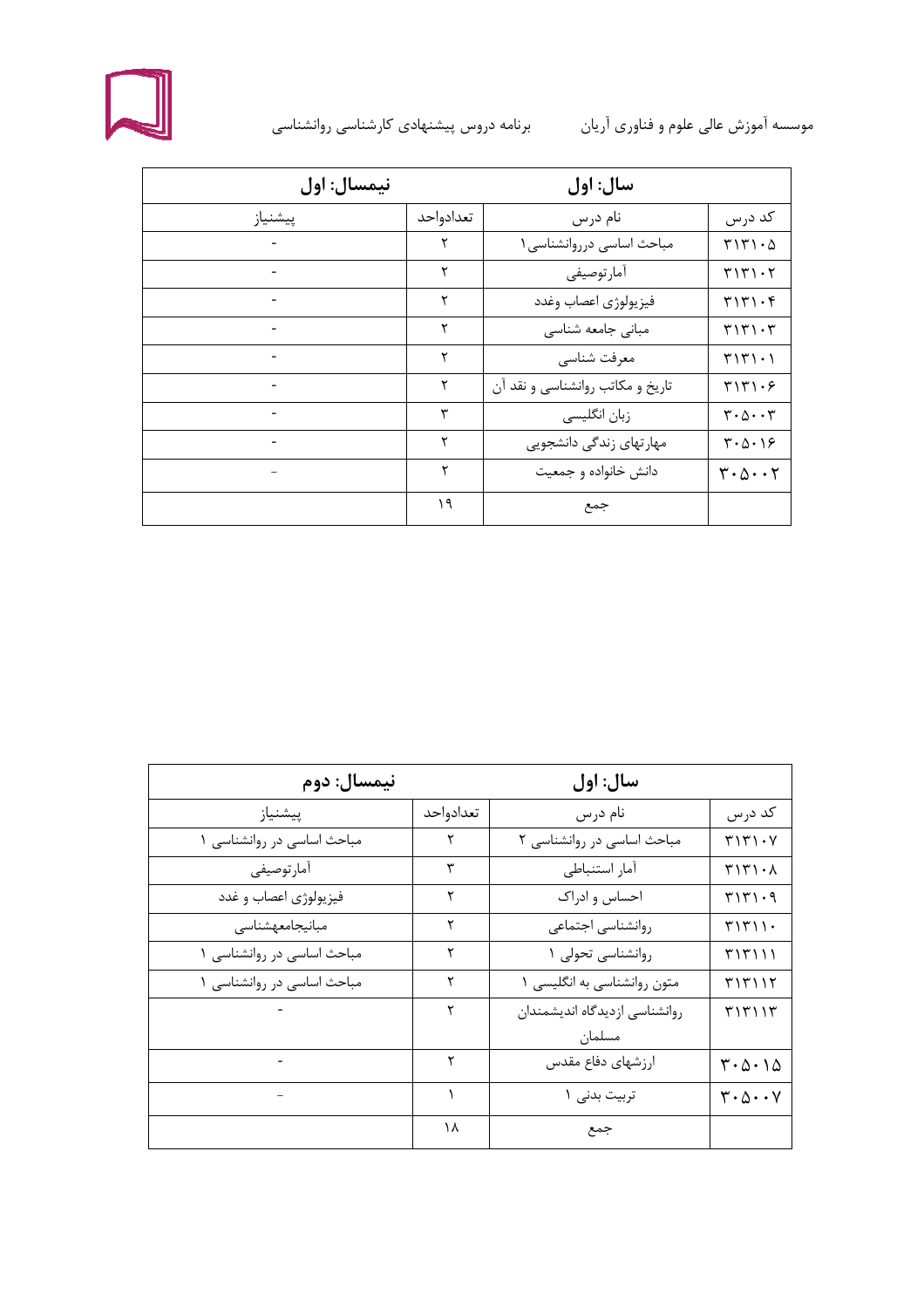| نيمسال: اول                |           | سال: دوم                    |        |
|----------------------------|-----------|-----------------------------|--------|
| پیشنیاز                    | تعدادواحد | نام درس                     | كد درس |
| أماراستنباطى               |           | روش تحقیق( کمی و کیفی)      |        |
| احساس وادراك               |           | روانشناسي فيزيولوژيک        |        |
| روانشناسي اجتماعي          |           | روانشناسی اجتماعی و کاربردی |        |
| مباحث اساسی در روانشناسی ٢ |           | فلسفه علم روانشناسي         |        |
| روانشناسی تحولی ۱          |           | روانشناسيتحولى ٢            |        |
| مباحث اساسی در روانشناسی ٢ |           | روانشناسى شناختى            |        |
| احساس و ادراک              |           |                             |        |
|                            | ٣         | زبان فارسى                  |        |
|                            |           | تربیت بدنی ۲                |        |
|                            | ۱۷        | جمع                         |        |

| نيمسال: دوم                 |           | سال: دوم                     |        |
|-----------------------------|-----------|------------------------------|--------|
| پیشنیاز                     | تعدادواحد | نامدرس                       | كد درس |
| روانشناسی تحولی۲            |           | روانشناسى شخصيت              |        |
| أماراستنباطى                |           | روان سنجى                    |        |
| روانشناسي فيزيولوژيک        |           | انگيزش و هيجان               |        |
| مباحث اساسی در روانشناسی ٢  |           | روانشناسي يادگيري            |        |
| مباحث اساسی در روانشناسی ٢  |           | روانشناسيدين                 |        |
| متون روانشناسی به انگلیسی ۱ |           | متون روانشناسی به انگلیسی۲   |        |
| روانشناسی تحولی۲            |           | روانشناسي ورزش               |        |
| روش تحقیق( کمی و کیفی)      |           | کاربرد کامپیوتر در روانشناسی |        |
|                             |           | اندیشه اسلامی ١              |        |
|                             | ۱۸        | جمع                          |        |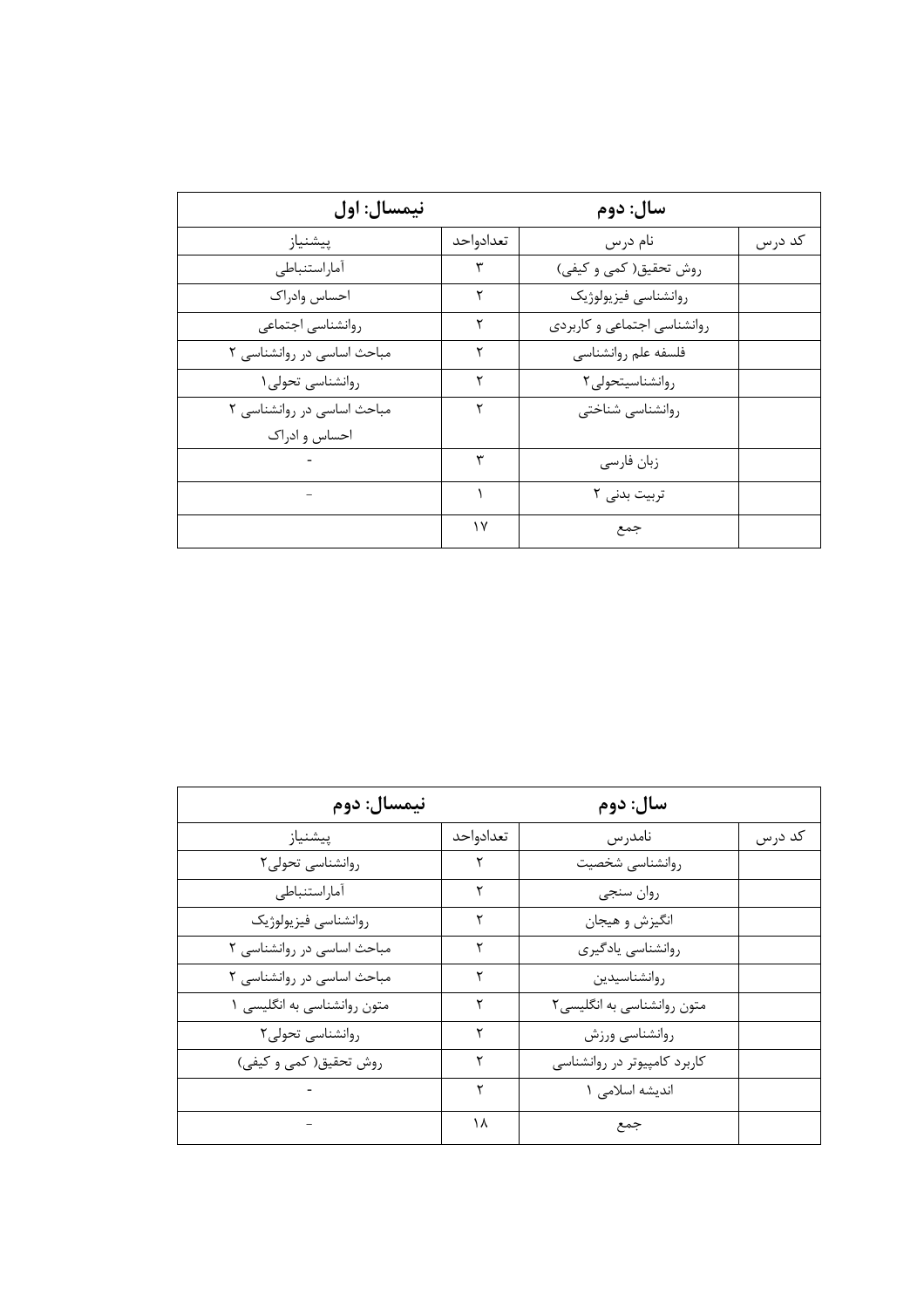| نيمسال: اول                |           | سال: سوم                           |        |
|----------------------------|-----------|------------------------------------|--------|
| پیشنیاز                    | تعدادواحد | نام درس                            | كد درس |
| روانشناسی تحولی۲           |           | روانشناسی کودکان با نیازهای ویژه ۱ |        |
| روانشناسي شناختى           | ۲         | آزمون های روانشناختی ۱             |        |
| روانشناسي فيزيولوژيک       | ٣         | روانشناسي تجربي                    |        |
| روانشناسی تحولی۲           | ۲         | آسیب شناسی روانی ۱                 |        |
| مباحث اساسی در روانشناسی ٢ |           | آزمون های روانشناختی در قرآن و     |        |
|                            |           | حديث ١                             |        |
|                            |           | مبانی راهنمایی و مشاوره            |        |
|                            | ۲         | علوم اعصاب شناختى                  |        |
|                            |           | (ارائه بر اساس نظر گروه آموزشی)    |        |
|                            |           | اخلاق اسلامى                       |        |
|                            | ١٧        | جمع                                |        |

| نيمسال: دوم                           |           | سال: سوم                           |        |
|---------------------------------------|-----------|------------------------------------|--------|
| پیشنیاز                               | تعدادواحد | نام درس                            | كد درس |
| روانشناسی کودکان با نیازهای ویژه ١    | ٢         | روانشناسی کودکان با نیازهای ویژه ٢ |        |
| آزمون های روانشناختی ۱                | ٢         | آزمون های روانشناختی ۲             |        |
| روانشناسي شخصيت                       | ٢         | نظریه های مشاوره و روان درمانی     |        |
| مبانی راهنمایی و مشاوره               |           |                                    |        |
| آسیب شناسی روانی ۱                    | ٢         | آسیب شناسی روانی ۲                 |        |
| مباحث اساسی درروانشناسی ۲             | ۲         | روانشناسي صنعتي- سازماني           |        |
| روانشناسي شخصيت                       | ۲         | روانشناسی و مشاوره خانواده         |        |
| آزمون های روانشناختی در قرآن و حدیث ١ | ۲         | آزمون های روانشناختی در قرآن و     |        |
|                                       |           | حديث ٢                             |        |
|                                       | ۲         | انسان در اسلام                     |        |
|                                       | ۲         | تفسير موضوعي قرآن                  |        |
|                                       | ۱۸        | جمع                                |        |